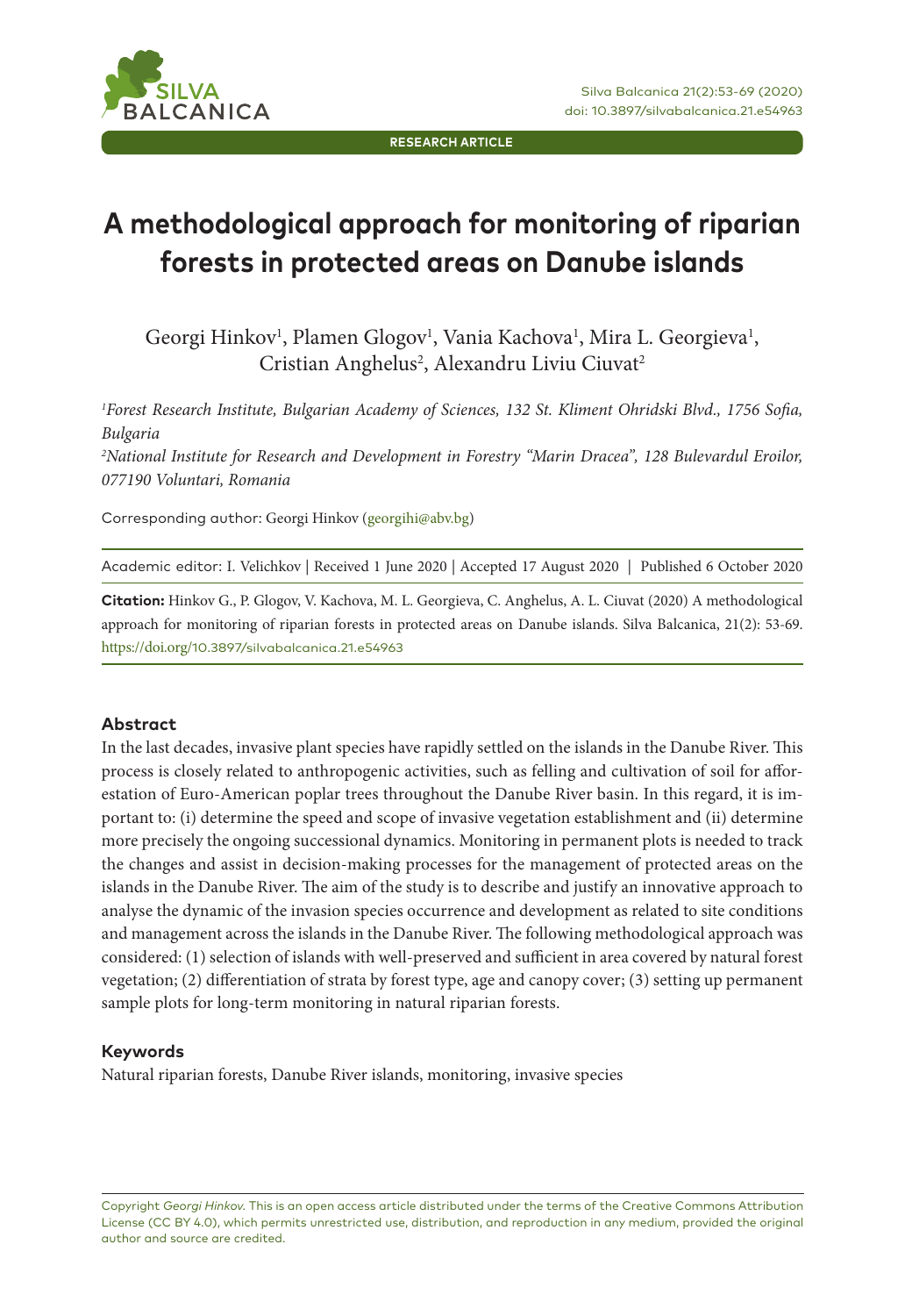#### **Introduction**

In the last 50-60 years, invasive alien plant species (IAS) have rapidly settled on the islands in the Danube River. Their invasion was favoured by intensive anthropogenic activities such as felling and soil preparation for afforestation of Euro-American poplars throughout the Danube River basin. The opening of spaces usually leads to the establishment of invasive species on those territories, with species such as false indigo (*Amorpha fruticosa* L.), American ash (*Fraxinus americana* L.), Pennsylvanian ash (*Fraxinus penssylvanica* Marshall), box elder (*Acer negundo* L.), daisy fleabane (*Erigeron annus* (L.) Pers.) and others.

The presence of invasive alien plant species and the extent of their spread are crucial for the conservation of the autochthonous habitats, especially in vulnerable protected areas. Important tasks are the assessment of the speed and scale of the spread of IAS and the change in the course of natural regeneration processes. Monitoring is indispensable in order to observe these processes and to take important management decisions in protected areas and Natura 2000 sites in the Danube River. In the Republic of Bulgaria, the process of the most extensive designation of protected areas ended in 2007 (MOEW 2020). During the period 2011-2013, Bulgaria undertook the largest project for mapping and determining the conservation status of all habitats and species in the protected areas (MOEW 2013). In 2019, Bulgaria had to report to the European Commission on the status of habitats and species over the previous six years. During this time, it was necessary to monitor all habitats, including riparian forests (EEA 2020). In practice, however, no similar monitoring of the islands in the Danube River has been made. So far, no specific methodology has been developed to tackle this matter. The Republic of Bulgaria is unique in that it does not apply the National Forest Inventory. Despite the preparation of applicable methodology for the national forest inventory in Bulgaria (2017), it has not been adopted for various political reasons. In this respect, the lack of such information on what is happening in the Bulgarian forests, including those of riparian habitats, is quite tangible. In contrast to Bulgaria, a national forest inventory has been conducted in neighbouring Romania since 2007 (NIRDF 2020). The reporting of Romania to the European Commission was made for the period 2008-2012, yet there is no specific information available regarding the riparian forests of the islands in the Danube River.

Based on preliminary information from past studies (Hinkov et al., 2005, 2006, 2008, 2011; Donita et al., 2005, 2006, 2008; Munteanu et al., 2009), it has been suggested that the occurrence of invasive non-native plant species is significantly limited on islands with dense forest vegetation. This assumption is the basis of the initiation of joint research with Romania, as the islands are shared between the two countries alongside their Danube River border. In the spring of 2019, a project within the framework of the bilateral cooperation between the Bulgarian Academy of Sciences (BAS) and the Romanian Academy of Sciences (RAS) on "Invasive alien plant species in protected areas of the Danube Islands of Bulgaria and Romania"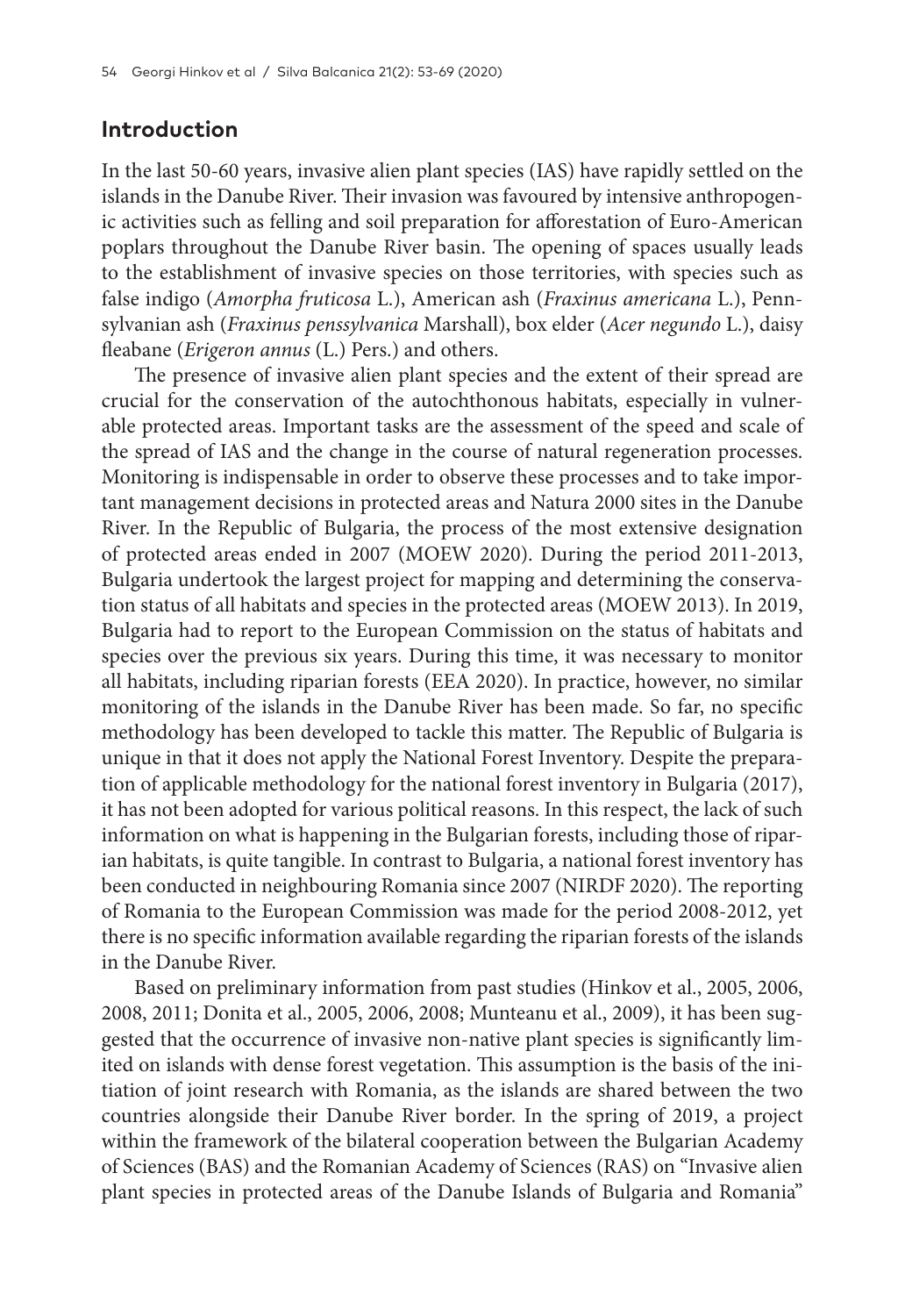was launched. The planned studies are pilot and can be the basis of a broader study about the problem on both shores of the Danube River or in a consortium with other countries in the Danube River basin. At least four expeditions are scheduled within three years, which should take place on the islands in the Danube River, where natural riparian forests are preserved. Areas with dense forest vegetation will be explored. On the Bulgarian side with similar characteristics are the reserves of Milka, Kitka, Srebarna, the protected areas of "Stariya dab", "Kalimok-Brashlen", "Aleko-Telika", the islands Vetren (Ciocăneşti) and Aydemir (Chayka). On the Romanian side, these are the islands along 450 km on the Danube River course from Calafat to Călărași. Among the islands with the highest ecological diversity we can mention the following: Turcescu, Georgescu, Albina, Haralambie, Ciocăneşti (Vetren), Trămşani, Pisica, Şoimu, Turcescu, Cianu Nou and Fermecatu. In addition to the first two, all nine other Romanian islands are included in five Natura 2000 sites: – Olteniţa-Mostiştea Chiciu, Canaralele Dunării, Dunăre Olteniţa, Ciocăneşti Dunăre and Dunăre Ostroave.

**The purpose** of the study is to describe and justify an innovative approach to analyse the dynamic of the invasion species occurrence and development as related to site conditions and management across the islands in the Danube River.

#### *Objectives:*

To select suitable islands with compact complexes of natural forest vegetation.

To perform stratification according to habitat conditions, type of tree vegetation and cover of forest vegetation.

To establish permanent sample plots (PSPs) in order to test a methodological approach for long-term monitoring in natural riparian forests.

# **Results**

#### **Methodology of identification of suitable forests**

In the summer of 2019, we began preparations of expeditionary studies and the establishment of permanent sample plots across the islands in the Danube River. It was necessary to select the appropriate islands, as well as to discover the approximate locations for the fieldwork. Forest management maps of Silistra (2011) and Călărași (2013), the Bulgaria platform of the WWF (Forests in Bulgaria, 2019), Google Earth Pro (2019) and the available topographic maps provided preliminary information for the implementation of expeditionary studies. The sites had to meet the following criteria: 1) the riparian forests located on the islands in the Danube River in Bulgaria and Romania to be natural; 2) the forest stands to be compact with an area of more than 20 ha; 3) the forests to be slightly influenced by logging or other economic activities in the last 30-40 years; 4) the forests to be located in protected areas or in NATURA 2000 sites.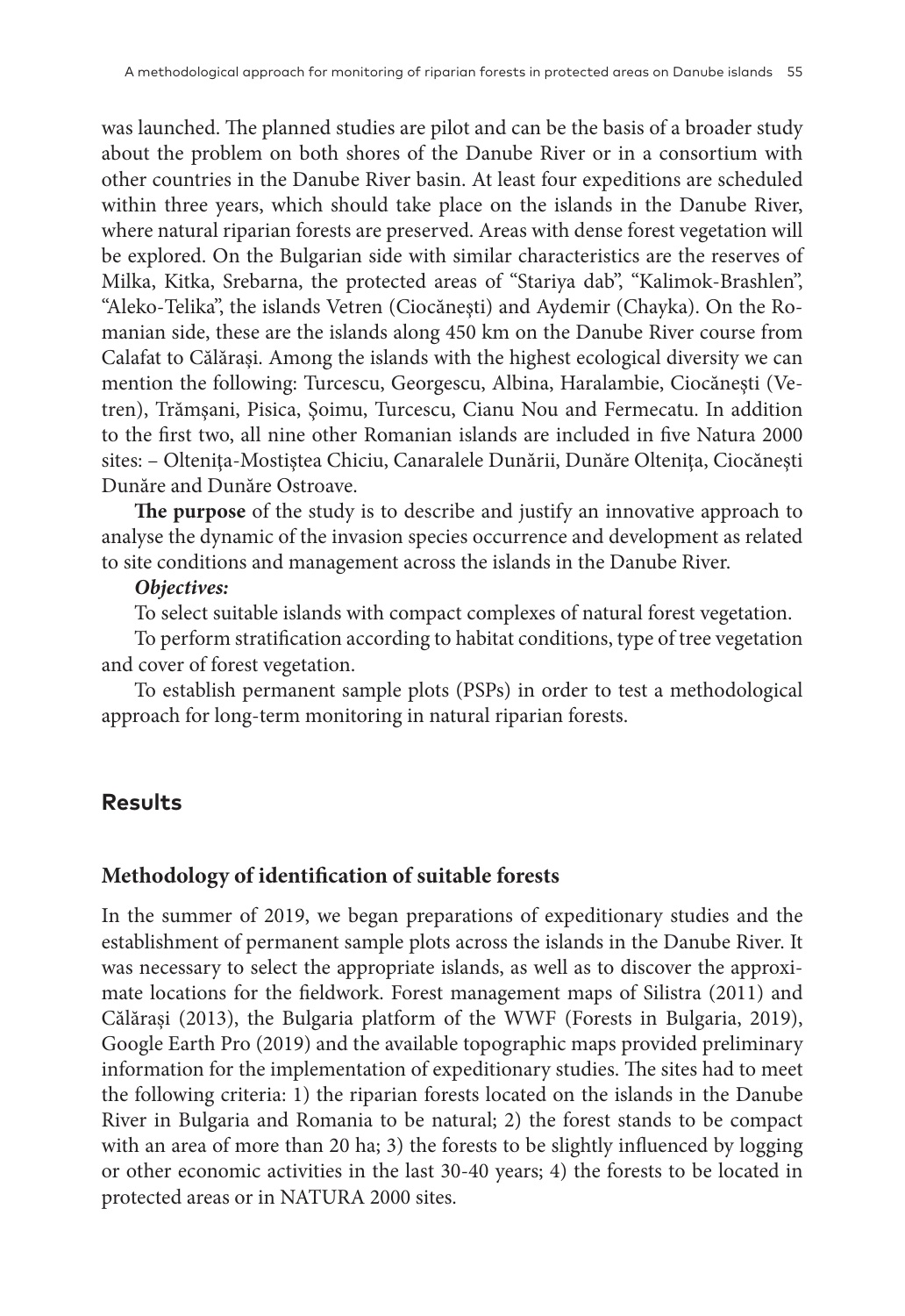The pre-selection was made on islands, which had been visited during previous expeditionary studies and which fully or partially had met the specified criteria. These are Golyama Barzina, Milka, Kitka, Vardim, Batin, Kalimok, Aleko, Pozharevo, Vetren (Ciocăneşti), Aydemir. The project between BAS and RAS (2019-2021) has been planned for a three- year period. In the first year, the two easternmost islands Vetren (Ciocăneşti) and Aydemir were visited. They fully meet the criteria mentioned above: both islands are in NATURA 2000 protected areas. They are one of the least affected by anthropogenic activity islands in the Danube River between Bulgaria and Romania. Both of them are disputed territories between the two countries. The island of Aydemir is divided between the two countries, while the island of Vetren (Ciocăneşti) is claimed by both countries at the same time. This has led to a lack of intensive economic activity over the last 40 years.

In the autumn of 2019, the first two expeditions were carried out to fulfil the set of tasks. This season was chosen because of the presence of fewer mosquitoes and ticks, existing canopy cover and the lack of flooded areas. In the autumn of 2019, the summer spectrum of vegetation was well preserved. The weather conditions had allowed identifying plant species that were also typical for the spring spectrum on the islands. On the two islands of Aydemir and Vetren (Ciocăneşti) the expeditions were organised on predetermined routes based on stratification. The island of Aydemir has an area of 77 ha (SFE Silistra, 2011), while the island of Vetren (Ciocăneşti) covers a total area of 280 ha (Amenajaemnt OS Călărași, 2013).

## **Methodology of establishing permanent sample plots**

*Stratification*. The purpose of strata is to identify forest areas that are homogeneous in terms of vegetation and structure. A major tool for differentiating strata was the publicly available free Google Earth Pro (2019) platform. It has options to view images that have been specifically made for these islands in 2019, 2018, 2017, 2014, 2013, 2011, during different seasons of the year. There were several photos taken in 2019 and 2018. There were also pictures of Vetren (Ciocăneşti) in 2004. Differences in structure and colour shades are crucial to the preliminary stratification of forest vegetation. Spring satellite images were the most appropriate, as they showed different colour of the crowns of the different tree species. In this way, the strata of white willow, white poplar, mixed natural forests, young willow forests and old poplar plantations were distinguished.

Based on images from Google Earth Pro (2019), four types of forest from natural riparian forests and one type of forest with semi-natural forests (old poplar plantations) had been previously identified on the two islands. Within the five expedition days, 16 permanent sample plots (PSPs) were established on a total forest area for the two islands of 357 ha.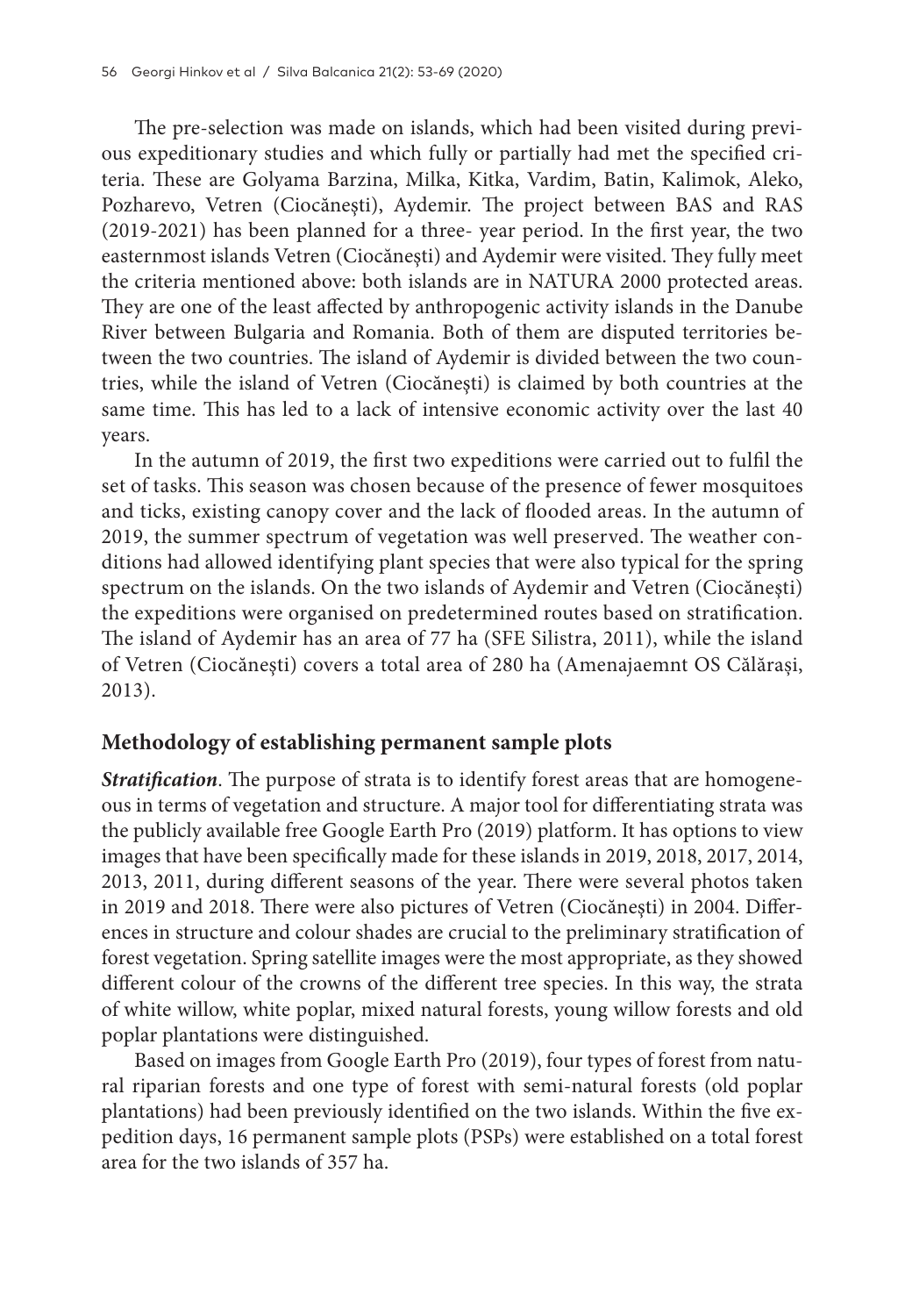The first distinct type of forest was that of "Young willow-poplar forests" in the early succession phase and with poorly developed soil substrate (sand and clay formations and undecomposed organic residue). Three PSPs were installed in this forest type.

The second type of forest was "Willow forests" (*Salix alba* x *fragilis*). It was among the most widespread on the two islands. Three PSPs were installed in this forest type.

The third type of forest, also widespread, was formed by "Natural mixed forests" composed of black poplar (*Populus nigra* L.), willow and white elm (*Ulmus laevis* Pall.). Seven PSPs were installed in this forest type.

The fourth type of forest was similar to the third one, however the tree floor was formed by a natural "White poplar natural forest" (*Populus alba* L.) with high density. Only one PSP was installed in this forest type.

The fifth type of forest was composed of "Old poplar plantations". They were much reduced and other tree species grew in the empty spaces. Two PSPs were installed there.

*Permanent sample plots*. The size of the permanent sample plots and the detailed measurement of the biometric indicators are in accordance with the methodology of the National Forest Inventory of Romania (NIRDF, 2019). This was determined by the lack of an established similar methodology in Bulgaria, the existence of such methodology already developed in Romania and the experience in forest inventory of the Romanian team.

Based on the type and age of the forest, circular sample plots were installed. In young forests, located in the "Pioneer Phase", PSPs were with a circular area of 200 m2 (radius of the circle was 7.98 m). In mature forests that have reached the "Climax phase" or "Succession phase", PSPs were with a circular area of 500 m<sup>2</sup> (the radius of the circle was 12.62 m). The circular plots were delimited with a measuring tape or with VERTEX IV ultrasound hypsometer from Hagloff after a centre was selected. In the field, the PSP center was marked with oil paint. Usually a living tree had been chosen and it was considered the centre of the plot. Circular plots had several advantages over square or rectangular plots. Their installation and measurement were faster and more accurate. Using an ultrasound hypsometer and a precise compass were extremely convenient for this type of work. Finally, yet importantly, both teams from Bulgaria and Romania had been trained to work in a similar way. The border trees that were inside the plot have been marked also with oil paint. Two examples are given in tabular form, in which the methodology is indicated (from Table 1 to Table 8).

*Coordinates*. Coordinates were taken with a GPS device (Garmin GPS-MAP64s). The location of each PSP was also marked with paint to allow future scientific observations.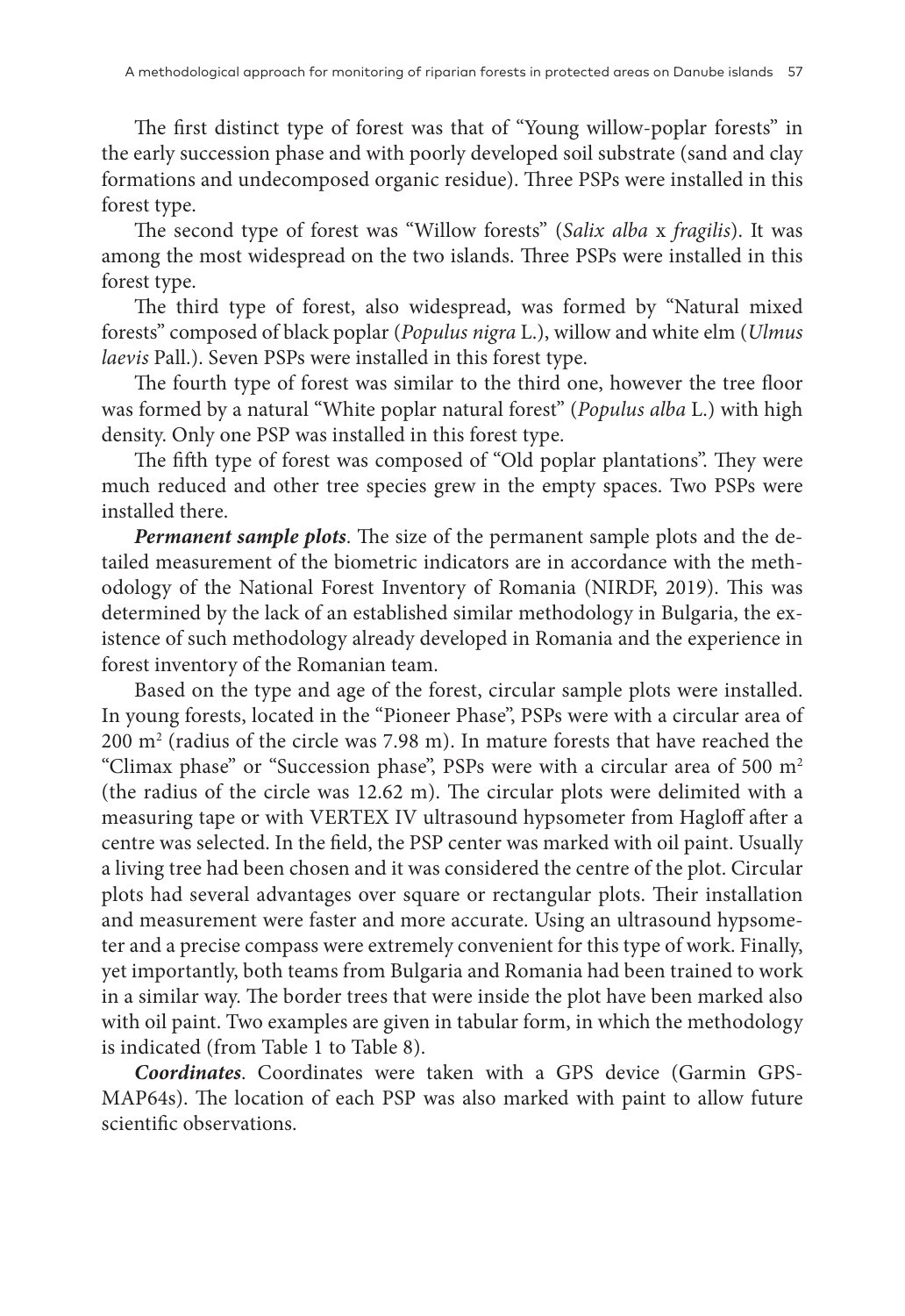| Nº             | Plant species                      | Azimuth (degrees) | DBH (cm)  | H (cm) |
|----------------|------------------------------------|-------------------|-----------|--------|
| $\mathbf{1}$   | Populus hybridus                   | $\mathbf{0}$      | 4.0       | 535    |
| $\overline{2}$ | Populus hybridus                   | 5                 | 4.5       | 560    |
| 3              | Salix alba (S. alba) X S. fragilis | 105               | 4.5       | 578    |
| $\overline{4}$ | S. alba X S. fragilis              | 108               | 5.0       | 650    |
| 5              | S. alba X S. fragilis              | 110               | 5.5       | 670    |
| 6              | S. alba X S. fragilis              | 115               | 6.0       | 653    |
| 7              | S. alba X S. fragilis              | 116               | 5.0       | 560    |
| 8              | S. alba X S. fragilis              | 117               | 4.5       | 560    |
| 9              | S. alba X S. fragilis              | 119               | 5.5       | 657    |
| 10             | S. alba X S. fragilis              | 120               | 7.0       | 680    |
| 11             | S. alba X S. fragilis              | 125               | 5.0       | 605    |
| 12             | S. alba X S. fragilis              | 126               | 4.5       | 600    |
| 13             | S. alba X S. fragilis              | 129               | 5.0       | 600    |
| 14             | Populus hybridus                   | 152               | 1.5       | 155    |
| 15             | Tamarix sp.                        | 195               |           | 200    |
| 16             | Populus hybridus                   | 205               |           | 180    |
| 17             | S. alba X S. fragilis              | 218               | 6.0       | 628    |
| 18             | Populus hybridus                   | 225               |           | 170    |
| 19             | Populus hybridus                   | 228               |           | 150    |
| 20             | Populus hybridus                   | 232               |           | 190    |
| 21             | Populus hybridus                   | 265               | 2.0       | 416    |
| 22             | Populus hybridus                   | 282               | 4.0       | 532    |
| 23             | Populus hybridus                   | 290               | 3.0       | 500    |
| 24             | Populus hybridus                   | 300               | 4.0       | 530    |
| 25             | Populus hybridus                   | 308               | 5.0       | 535    |
| 26             | S. alba X S. fragilis              | 310               | 5.0       | 543    |
| 27             | S. alba X S. fragilis              | 310               | 5.0       | 505    |
| 28             | S. alba X S. fragilis              | 312               | $\rm 8.0$ | 710    |
| 29             | S. alba X S. fragilis              | 313               | 5.0       | 500    |
| 30             | S. alba X S. fragilis              | 315               | 7.0       | 700    |
| 31             | Populus hybridus                   | 335               | 4.0       | 532    |
| 32             | Populus hybridus                   | 359               | $4.0\,$   | 537    |

**Table 1.** Positioning and tree parameters in PSP1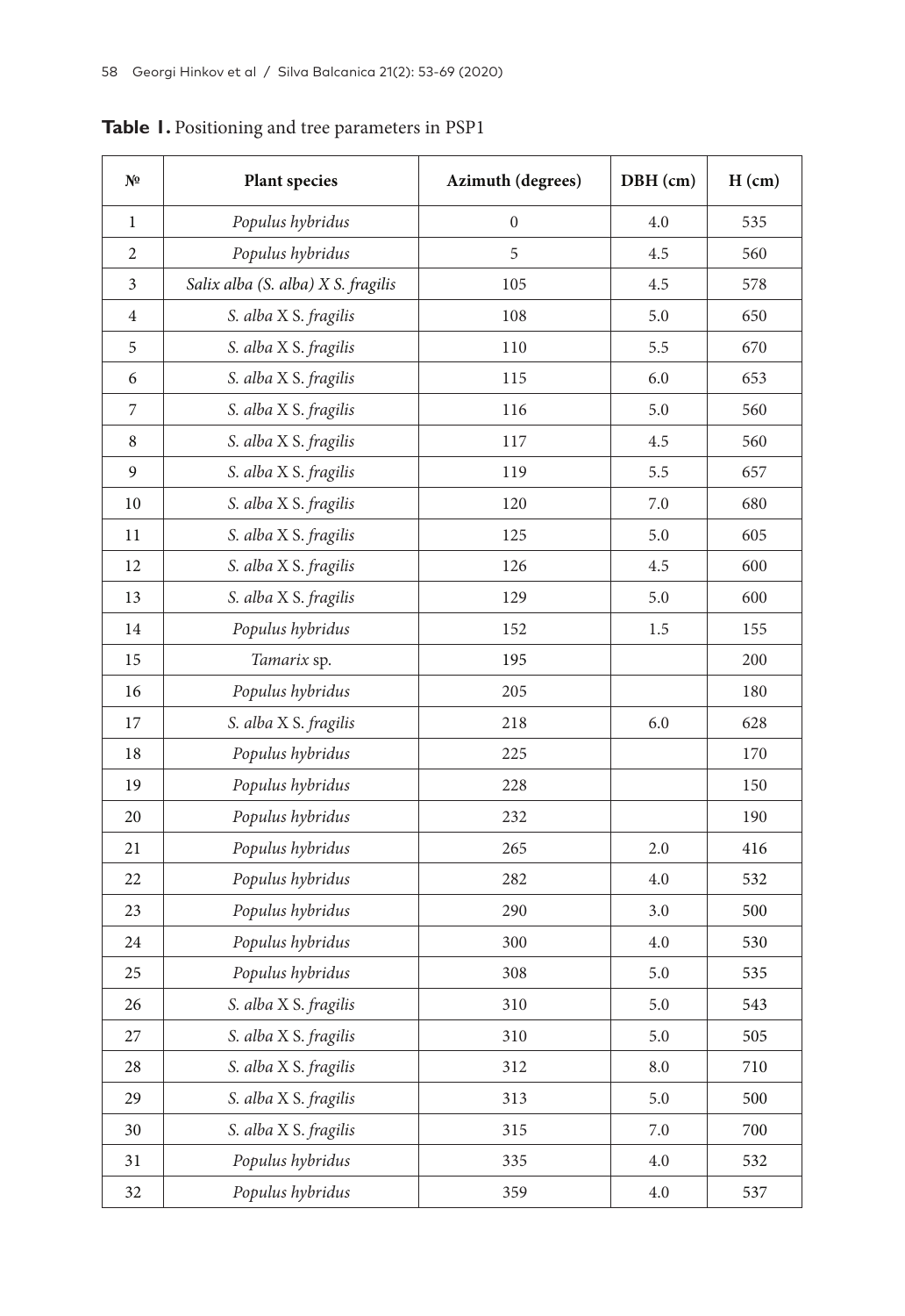| Dead wood | Lying down |  | <b>Standing</b>                                                                            |  |  |
|-----------|------------|--|--------------------------------------------------------------------------------------------|--|--|
|           |            |  | Diameter (cm)   Longitude (m)   Degree of rot   Diameter (cm)   Height (m)   Degree of rot |  |  |
|           | 3.0        |  |                                                                                            |  |  |

## Table 2. Dead wood in PSP1

#### **Table 3.** Parameters of tree regeneration in PSP1

| Undergrowth | Plant species/Number of 40 m <sup>2</sup> |                        |            |                   |  |  |
|-------------|-------------------------------------------|------------------------|------------|-------------------|--|--|
| $h$ (cm)    | Populus hybridus                          | Fraxinus pennsylvanica | Morus alba | Amorpha fruticosa |  |  |
| <10         |                                           |                        |            |                   |  |  |
| 10 to 30    |                                           |                        |            |                   |  |  |
| 30 to 80    |                                           |                        |            |                   |  |  |
| 80-130      |                                           |                        |            |                   |  |  |
| above 130   |                                           |                        |            |                   |  |  |

#### **Table 4.** Phytocenological description in PSP1

| Species composition                        | Cover abundance (%) |
|--------------------------------------------|---------------------|
| Layer I                                    | 45                  |
| Populus hybridus (P. deltoides X P. nigra) | 20                  |
| Salix hybridus (S. alba X S. fragilis)     | 25                  |
| Layer II                                   | 20                  |
| Populus hybridus                           | 10                  |
| Tamarix ramosissima                        | 6                   |
| Salix hybridus (S. alba X S. fragilis)     | $\overline{4}$      |
| Layer III                                  | 70                  |
| Xanthium italicum                          | 40                  |
| Agrostis capillaris                        | $^{+}$              |
| Panicum sanguinale                         | 3                   |
| Erigeron annuus                            | $\overline{2}$      |
| Populus hybridus                           | $+$                 |
| Echinochloa crus galli                     | 7                   |
| Polypogon viridis                          |                     |
| Portulaca oleracea                         | $\overline{2}$      |
| Milium effusum                             | 12                  |
| Chenopodium hybridum                       | $\overline{2}$      |
| Populus hybridus                           | $\mathbf{1}$        |
| Fraxinus pennsylvanica                     | 1                   |
| Amorpha fruticosa                          | $^{+}$              |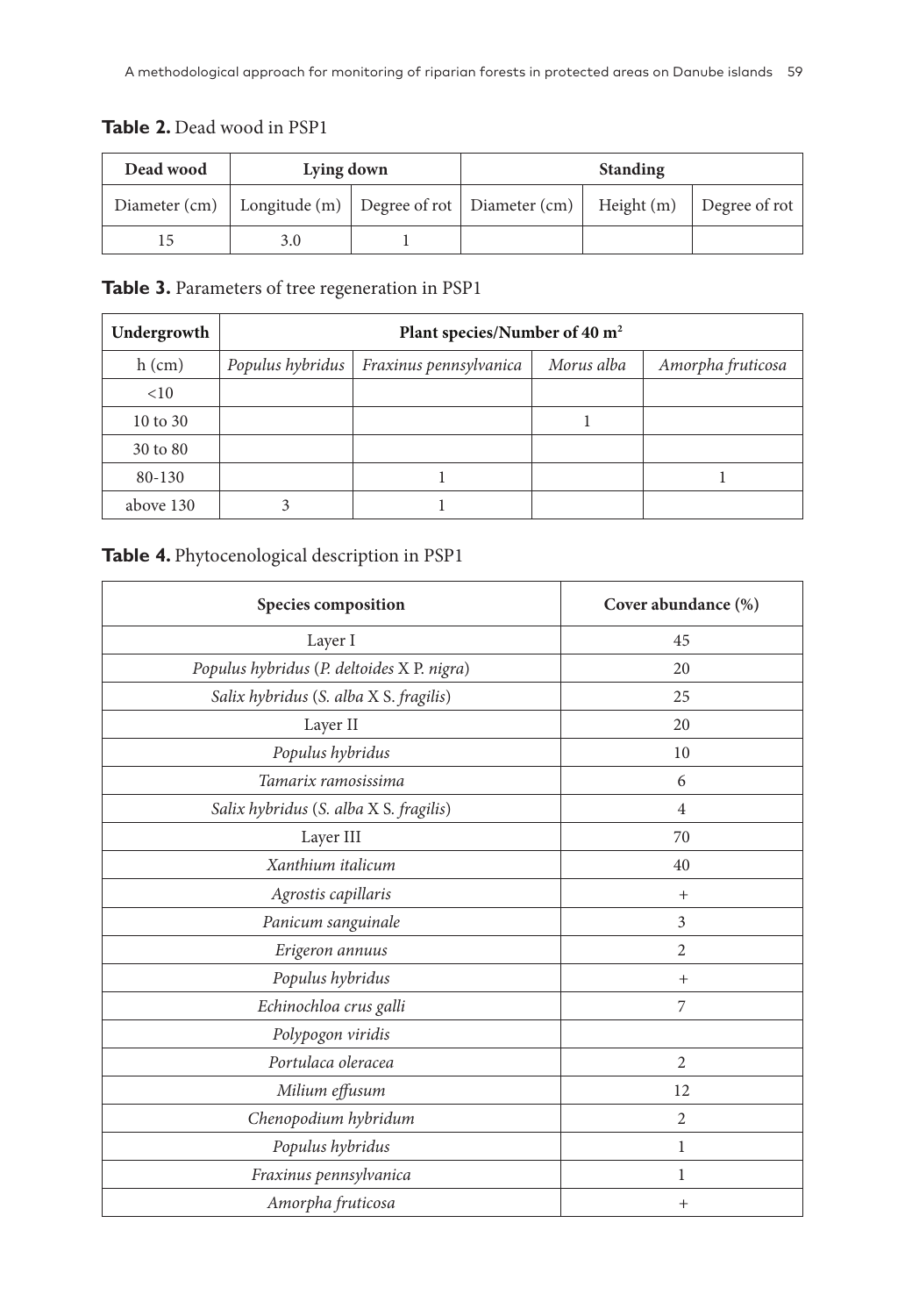| N <sub>2</sub> | <b>Plant species</b>   | <b>Azimut</b> (degrees) | DBH (cm) | H (cm) |
|----------------|------------------------|-------------------------|----------|--------|
| $\mathbf{1}$   | Ulmus laevis           | $\mathbf{0}$            | 34.0     |        |
| $\overline{2}$ | Fraxinus pennsylvanica | $\theta$                | 2.0      | 370    |
| 3              | Fraxinus pennsylvanica | 11                      | 5.0      | 450    |
| $\overline{4}$ | Fraxinus pennsylvanica | 19                      | 4.0      | 450    |
| 5              | Fraxinus pennsylvanica | 19                      | 4.0      | 500    |
| 6              | Fraxinus pennsylvanica | 30                      | 6.0      | 600    |
| $\overline{7}$ | Ulmus laevis           | 47                      | 45.0     |        |
| 8              | Fraxinus pennsylvanica | 55                      | 8.0      | 500    |
| 9              | Populus nigra          | 77                      | 45.0     | 2800   |
| 10             | Ulmus laevis           | 85                      | 4.0      | 400    |
| 11             | Morus nigra            | 87                      | 9.0      | 600    |
| 12             | Populus nigra          | 110                     | 86.0     |        |
| 13             | Ulmus laevis           | 115                     | 28.0     | 1730   |
| 14             | Populus nigra          | 117                     | 95.0     | 3400   |
| 15             | Ulmus laevis           | 134                     | 40.0     | 2100   |
| 16             | Populus nigra          | 165                     | 47.0     | 3400   |
| 17             | Populus nigra          | 185                     | 75.0     | 3000   |
| 18             | Populus nigra          | 210                     | 81.0     |        |
| 19             | Ulmus laevis           | 220                     | 30.0     | 1300   |
| 20             | Ulmus laevis           | 280                     | 45.0     |        |
| 21             | Populus nigra          | 310                     | 105.0    |        |
| 22             | Ulmus laevis           | 330                     | 28.0     |        |
| 23             | Fraxinus pennsylvanica | 357                     | 2.0      | 400    |
| 24             | Fraxinus pennsylvanica | 359                     | 2.0      | 450    |

**Table 5.** Positioning and tree parameters in PSP7

#### Table 6. Dead wood in PSP7

| Dead wood     | Lying down    |                       | <b>Standing</b> |            |               |
|---------------|---------------|-----------------------|-----------------|------------|---------------|
| Diameter (cm) | Longitude (m) | Degree of rot $\vert$ | Diameter (cm)   | Height (m) | Degree of rot |
| 9             | 2.6           | 2                     | 22              | 5.0        |               |
| 15            | 3.0           | 3                     | 10              | 7.0        |               |
| 35            | 6.5           | 3                     |                 |            |               |
| 30            | 3.0           | 5                     |                 |            |               |
| 8             | 4.0           | $\mathfrak{D}$        |                 |            |               |
| 8             | 3.5           | $\mathfrak{D}$        |                 |            |               |
| 12            | 2.0           | 3                     |                 |            |               |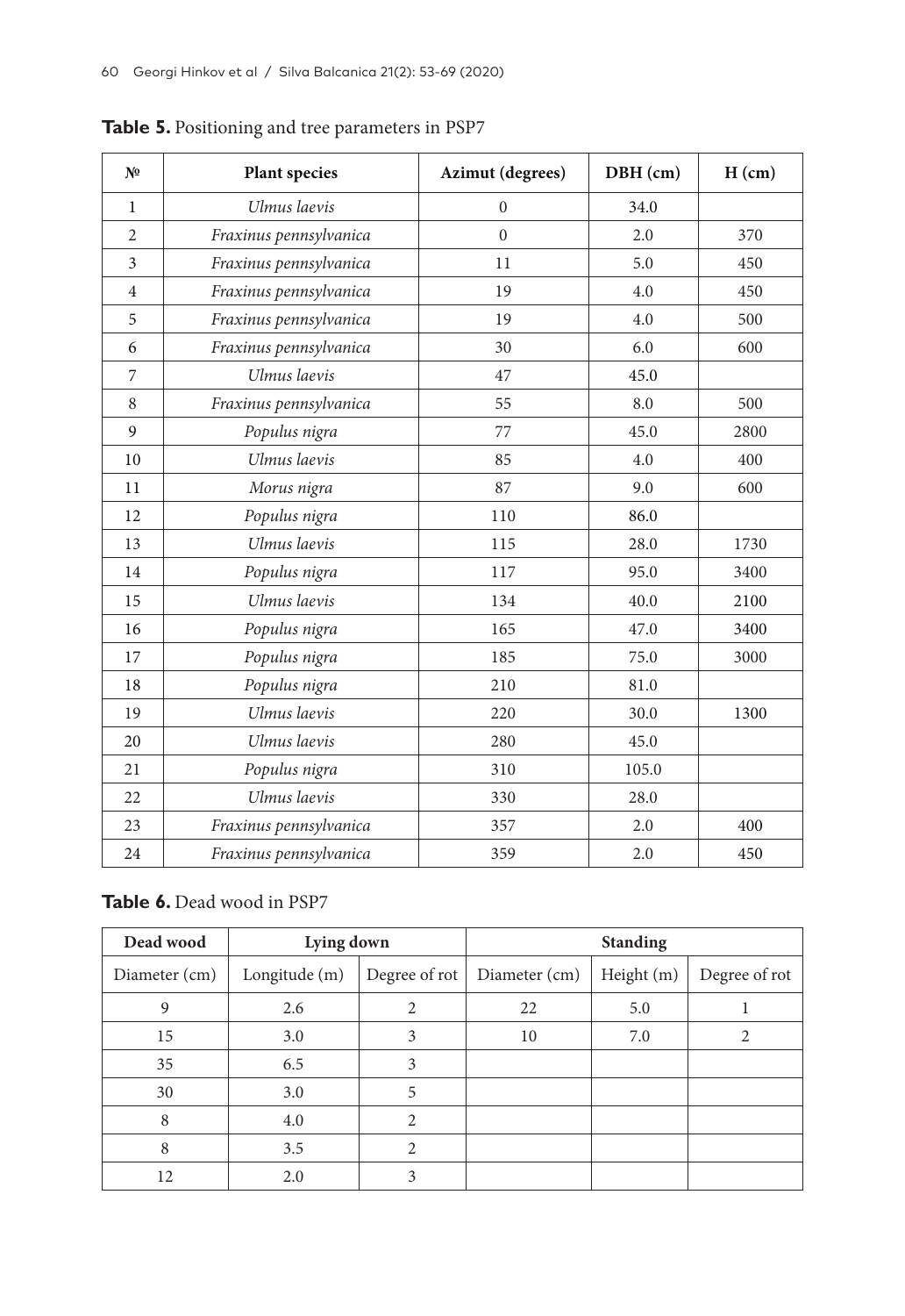|    | 3.5 |  |  |
|----|-----|--|--|
| 18 | 4.0 |  |  |
|    | 2.0 |  |  |
|    | 2.0 |  |  |
|    | 7 O |  |  |

Table 7. Parameters of tree regeneration in PSP7

| Undergrowth | Plant species/Number of 40 m <sup>2</sup> |                        |            |                   |  |  |
|-------------|-------------------------------------------|------------------------|------------|-------------------|--|--|
| $h$ (cm)    | Ulmus laevis                              | Fraxinus pennsylvanica | Morus alba | Amorpha fruticosa |  |  |
| <10         |                                           |                        |            |                   |  |  |
| 10 to 30    |                                           | 4                      |            |                   |  |  |
| 30 to 80    | 8                                         |                        |            | 4                 |  |  |
| 80-130      |                                           |                        |            |                   |  |  |
| above 130   |                                           |                        |            |                   |  |  |

# **Table 8.** Phytocenological description in PSP7

| Species composition     | Cover abundance (%) |
|-------------------------|---------------------|
| Layer I                 | 70                  |
| Populus nigra           | 40                  |
| Ulmus laevis            | 30                  |
| Layer II                | 30                  |
| Ulmus laevis            | 15                  |
| Morus nigra             | 5                   |
| Amorpha fruticosa       | 10                  |
| Layer III               | 15                  |
| Fraxinus pennsylvanica  | 2                   |
| Calystegia sepium       | 1                   |
| Rubus caesius           | 2                   |
| Amorpha fruticosa       | 6                   |
| Periploca graeca        | 2                   |
| Ulmus laevis            | 2                   |
| Layer IV                |                     |
| Asparagus sp.           | $^{+}$              |
| Aristolochia clematitis | $^{+}$              |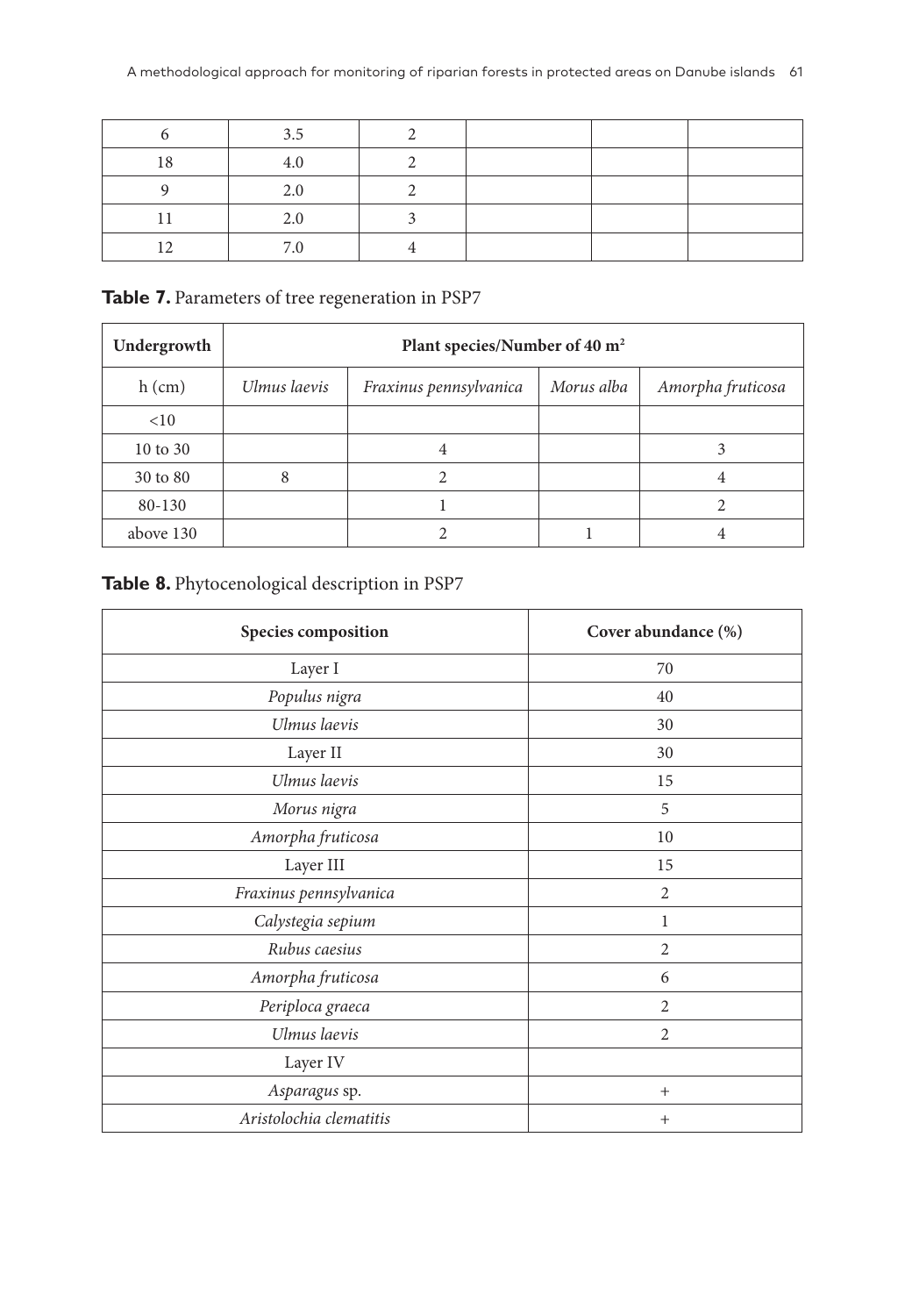# **Biometric measurements and parameters of the stand, the shrub floor and the ground grass floor**

*Habitat conditions***.** An assessment of the habitat conditions (micro terrain forms) were made depending on the maximum water level marked on the stems of big trees. In this way, micro elevations (beams) with a flood height of less than 1 m, backwaters (flooded channels) with a flood height of more than 2 m and flat surfaces with a flood height between 1 and 2 m were established. Micro-terrain forms were a limiting factor for the spread of the vegetation type. For example, pure willow forests were found in floods above 2 m.

*Positioning***.** The positioning was performed by placing a tripod in the centre of the plot and a compass fixed on it. An azimuth position was determined for each tree in the plot. Positioning the trees in azimuth was fast and convenient. The trees were numbered, the record contains the type of plant species, diameter and height of the individual (Tables 1, 5). Re-measurement errors were almost non-existent. The positioning of the trees aimed to prepare a dossier of the available individuals, which would be compared in subsequent monitoring studies. For example, if a particular tree is not found on re-measurement, this will be taken into account in the new measurement due to its absence in the sample plot dossier.

*Tree diameters (DBH – diameter at 1.3 m)***.** In the PSPs, all trees and shrubs with a DBH larger than 1 cm have been inventoried based on their azimuth in degrees from the centre of the PSP to the respective individual. DBH were measured with forestry callipers, and in the case of trees over 60 cm in DBH – with a tape to measure their circumference. The measurement of the diameter was necessary to determine the DBH structure of the forest, its stock and indirectly for estimating the age of the individuals.

*Height***.** The height of tall shrubs and short trees (up to 15 m in height) were measured with a pole (with an accuracy of 5 cm). Tall trees were measured with VERTEX IV with an accuracy of 25 cm. When measuring the heights of tall shrubs and small trees, the height-measuring pole was extremely effective, but it was heavy and inconvenient to carry. On the other hand, measuring heights with the ultrasound hypsometer was slower and required the involvement of another person to place the ultrasonic transponder. A big advantage was the small and compact size of this device. With it, of course, horizontal distances could be measured, which is extremely convenient in areas with a very dense undergrowth floor. Measuring the heights of the trees is necessary to determine the height of the tree floor, to establish the stem stock and forest growth.

*Wood stock***.** The calculation of the wood stock of living trees using assortment tables is a laborious process in a chamber setting. Moreover, the choice of the respective assortment table is not always sufficiently appropriate. The wood stock of live trees was calculated by using yield tables according to the Handbook of Dendrobiometry (1983) – for white willow (according to Nedyalkov, Tsakov, 1983), for black poplar (according to Nedyalkov et al., 1983), for white elm and Pennsylvania ash maple (ac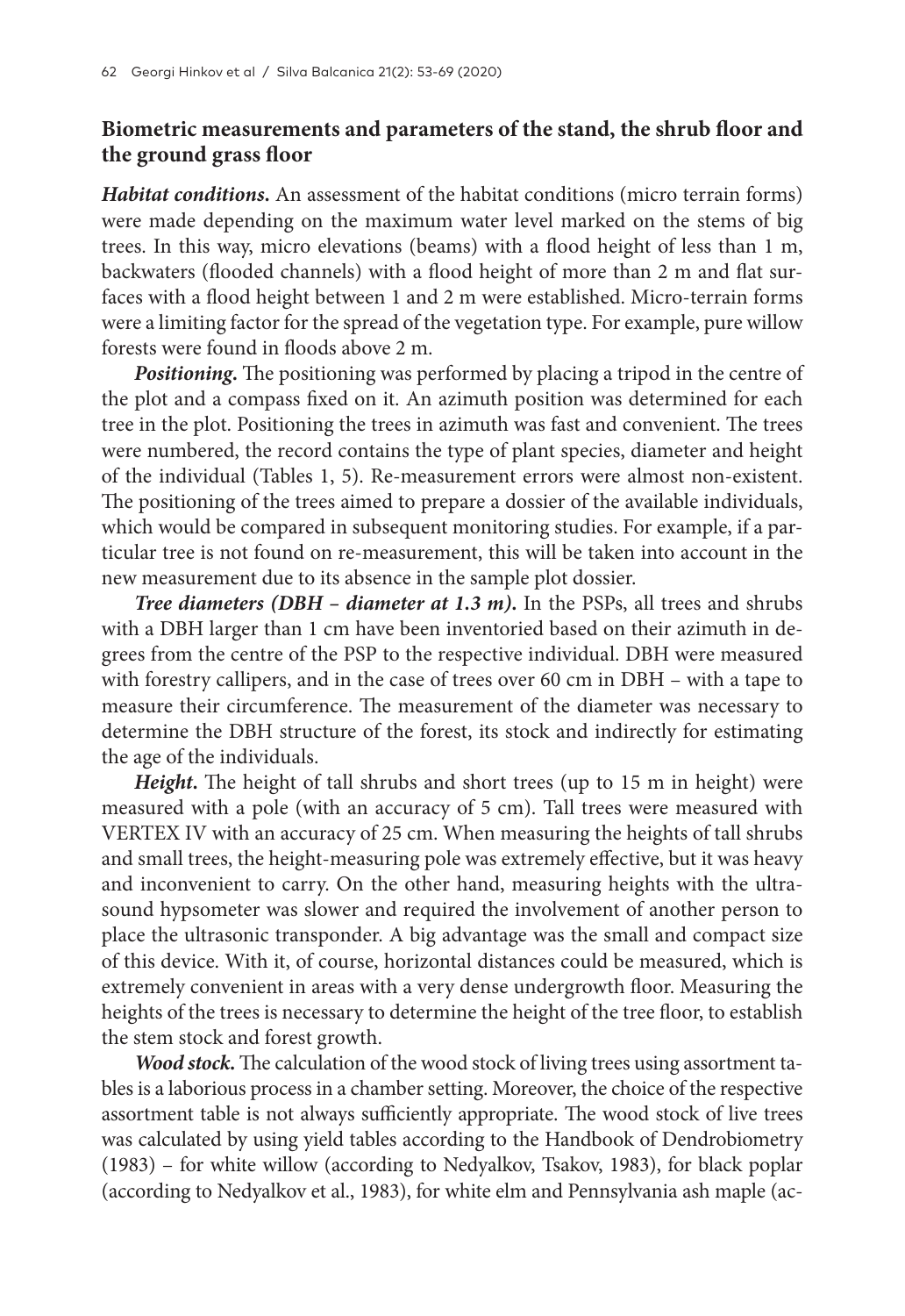cording to Iliev, 1983). The measurement of the wood stock is directly related to the determination of the quantity and the percentage share of the tree species.

*Health condition***.** The health condition of the trees was evaluated using the following categories: healthy, damaged and dead. Establishing the health of trees is an indicator of the resilience and adaptability of the respective tree species.

*Dead wood***.** By measuring each average diameter and length of the section in the entire sample plots, the stock of the available dead wood – lying and standing, was established in cubic meters (Tables 2, 6). The degree of decomposition of dead wood was determined using a five-unit scale according to the methodological instructions of Zlatanov et al. (2013). Dead wood is an important parameter in assessing the conservation status of the forest. As already mentioned, most of the studied forests were entering a phase of old- growth forest. The large quantities of dead wood in a living forest were an indication that natural processes of waste and replacement of one stand with another are taking place. This was an indicator of the normal conservation status of the forest. On the other hand, the presence of a large amount of dead wood (for example in pure willow forests) was a clear sign of their health condition of the forest, even of its degradation and the beginning of a new succession. When describing the dead lying wood, a very serious challenge was identified and namely we recorded the presence of a dense cover of bur cucumber. It literally hid the available fallen trees and the probability of error increased.

*Age*. Several trees in different PSPs were sampled with a Pressler increment borer to determine their age. This method is also time- consuming. It is recommended to take 1-2 samples of large trees that are at the same age. Most often, they have cavities inside and this increases the risk of jamming the drill. From younger trees with a diameter of 30-50 cm, it is necessary to take at least one sample of each tree species. These trees in most cases are of different ages with a difference of about 10-15 years. Determining the age of invasive tree species is a major task in the current research.

*Trees regeneration***.** The assessment indicators on trees regeneration with a height of up to 1.3 m were measured on a streak located along the diameter of the circle in a north-south direction, witюh a width of 3 m. For the undergrowth of tree and shrub species and available grass species (Tables 3, 7) were measured coverage, number by species composition, heights by height groups (Zlatanov et al., 2013). Working in a streak was preferred to circular measuring sites. This made taking photos easier and more informative. In the streak the work was faster, as well as the covered area was larger. The establishment of the indicated parameters for the assessment of the undergrowth gives an idea of the dynamics of the regeneration processes, respectively of the dynamics of the distribution of invasive tree species.

*Anthropogenic activity*. Anthropogenic activity was established in each sample plot and consisted of regulated felling, poaching violations, collection of dead wood, clearings or roads, artificial waste deposited by the river flow. An assessment of the conservation status and the degree of naturalness of plant layers was made. This allowed the extent of invasive species to be determined. The risk of the spread of invasive plant species was analysed on site using a scale with three levels (small, medium, large).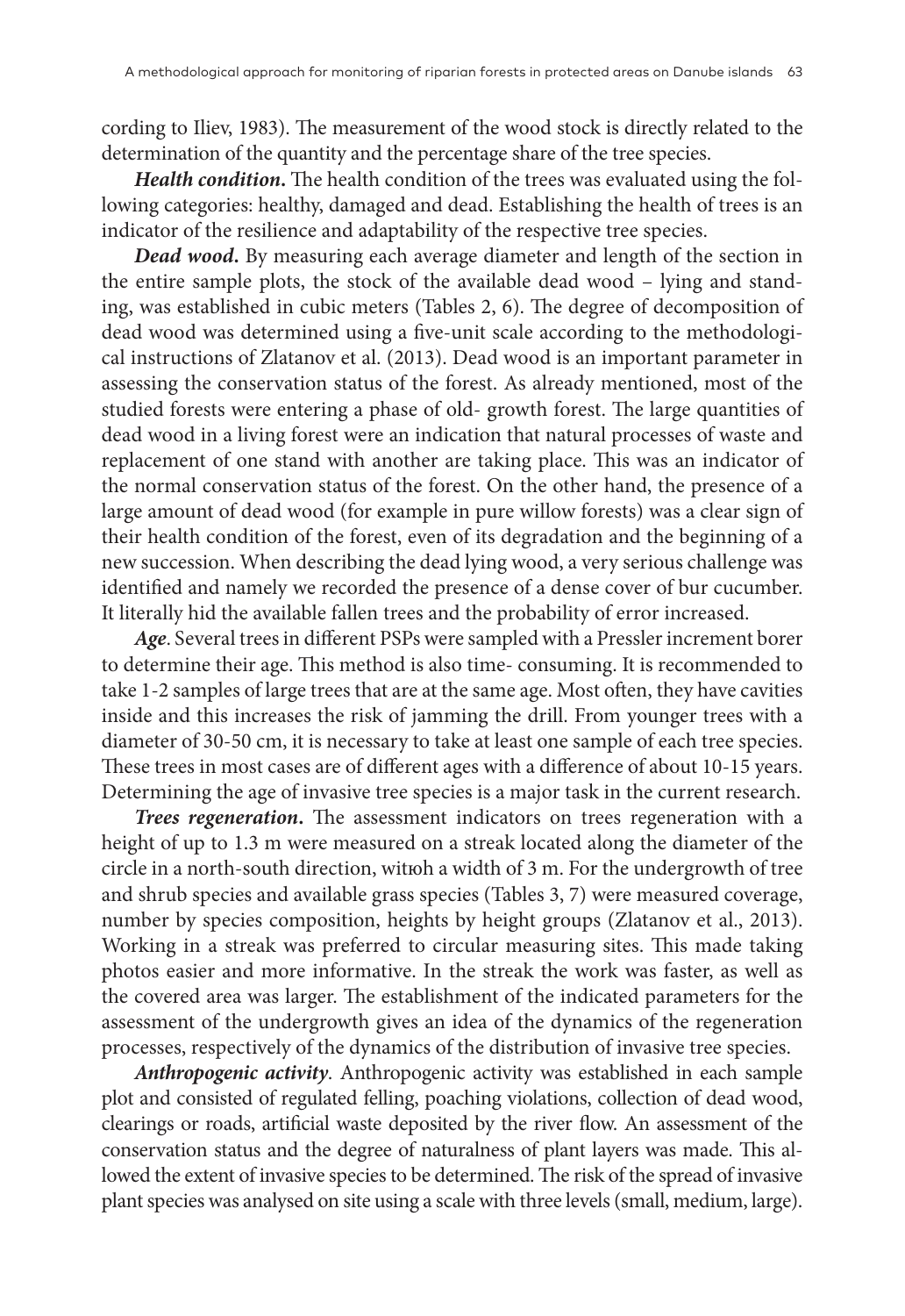# **Methodology of soil research**

The methodological approach in soil research was focused on the surface layers of soils. This was due to the fact that the soils were young formations and were of the alluvial soil type (Fluvisols). They had been formed by the sediments of the river and had a formed complete genetic profile. In them the profile consisted of separate layers and had the type Ah, I, II, III, etc. On the periphery of the islands, there were alluvial sands, but towards the interior of the islands, under the influence of the forest vegetation, soil-forming processes and formation of a surface humus horizon were observed. The soil genetic profile consisted of separate layers that had been accumulated by the sediments of the river without a genetic link between them. Samples were taken from 0 to 20 cm from the soil. These samples were collected with a soil borer from each sample plot, in three replicates: on the concave, planar and convex part of the micro relief. These were mixed and an average sample for analysis was formed, labelled, packaged and transferred to the laboratory for analysis. The main soil characteristics that were analyzed were: total carbon according to Tyurin; total nitrogen – according to Keldal; mechanical composition – according to Kachinski (Donov et al., 1974). They were analysed according to the norms and scales adopted in Bulgaria. Establishing soil characteristics could provide information on differences in the accumulation of these substances under different forest types.

## **Methodology the floristic investigation**

The study of the floristic composition is a mandatory and fundamental part of the overall methodology for assessing the distribution of invasive native and alien species in the study area. The dynamics and richness of the flora are an indicator of the condition of the natural habitats and the biodiversity in them. In this case, the approaches to the field research and the scope of the in-house work are important. In this respect, the following criteria were leading in their selection:

1. Peculiarities of the study areas (they were relatively small in area, geographically isolated, low altitude, scarcely visited by humans and with conservation status).

2. Previous experience in floristic research of similar sites – freshwater island and riparian habitats.

3. Compatibility with other studies (stand assessment, soil, etc.).

4. Difficult access and limited time spent on the islands, which required both expediency and representativeness of the data on the studied flora.

*Methodological approach.* The methodological approach followed the generally accepted practice in foreign and Bulgarian references (Apostolova-Stoyanova, Stoyanov, 2009; Dimitrov et al., 2012; Asenov, 2015; Glogov, Delkov, 2016, etc.). The field studies were performed using two methods: route method and the meth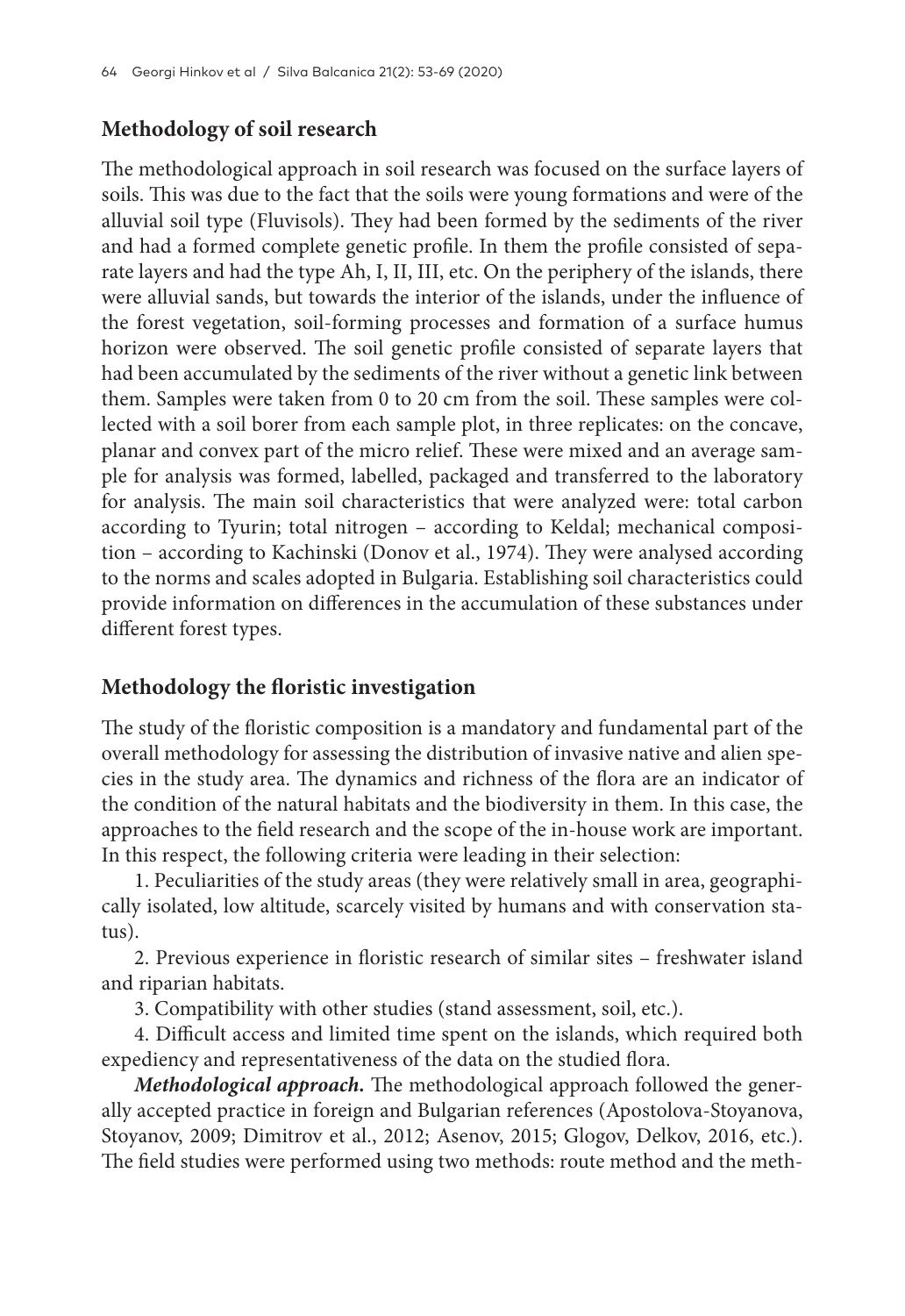od of permanent sample plots. The routes were chosen to cover the most representative areas of the island with the most characteristic habitats and ecological niches.

*Sampling methodology.* The sampling methodology covered the entire permanent sample area (200  $\mathrm{m}^2$  or 500  $\mathrm{m}^2$ ). Herbarium specimens were collected and deposited in some of the national herbariums.

*Analysis.* The species composition established during the field research was analysed according to the following features: taxonomic, biomorphological, phytogeographical, ecological, taxa with conservation status, anthropization index, invasive alien species, economic benefits (honey, medicinal, etc.).

#### **Vegetation research methodology**

While floristic research can capture the presence of an invasive alien species before its naturalization in a given area, phytocoenotic research provides information on the integration of populations of this species in local communities, successions and fluctuations in them. The study of vegetation is key when exploring the relationship between the different levels of biodiversity population-phytocoenosyshabitat-ecosystem.

The criteria for selecting a methodological approach for the phytosociological study as a part of the general methodology had some similarities with those adopted in the choice of approaches for the floristic research. The most important (for the first one) were the choice of the overall approach of the study – Dominant, Physiognomic or Floristic (Pavlov, 2006), their relevance, applicability, comprehensiveness and connection with the relevant syntaxonomic nomenclatures.

*Phytocenological description* was performed according to the principles of the Western Phytocenological School of Braun-Blanquet (Braun-Blanquet, 1964; Westhoff, van der Maarel, 1973, etc.). The model of similar studies of vegetation in river habitats was followed (Pachedjieva, 2011; Tzonev, 2014; Gyosheva et al., 2015, etc.). The whole cycle of activities in conducting phytocenological analysis was divided into three main stages (Kent, Coker, 1992): field work, tabular (computer) processing of the collected data and syntaxonomic analysis.

*Sample plots.* Sample plots standardised by size according to Chytry, Otypkova (2003) were set in each permanent sample plot: 16  $\mathrm{m}^2$  for grass communities; 50  $\mathrm{m}^2$ for shrub communities and 200  $m^2$  for forest communities (Tables 4, 8). The data from the phytocoenotic descriptions (relevés) made in them were also subjected to cluster analysis by the SYN-TAX program.

*Analysis*. An up-to-date classification of the vegetation in the studied area has been made, on the basis of which the classification of the habitats would be performed later. A community ordination (Q analysis) was performed using the Horn index and the principal components PCA method. Succession schemes were based on a comparative analysis of the floristic composition of the same territory (Mueller-Dombois, Ellenberg, 1974).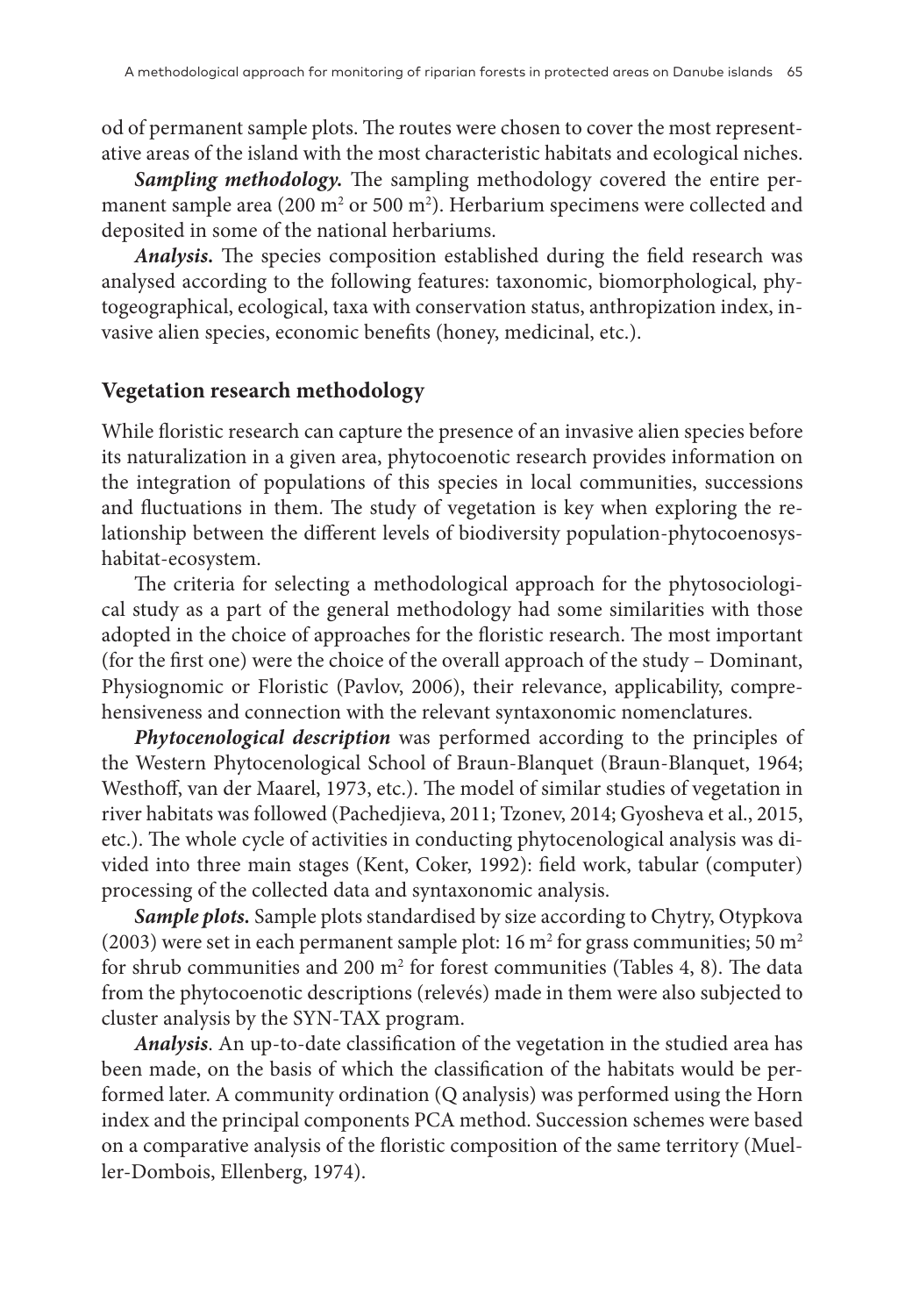# **Methodology for photographical data recording**

Photos were taken with a small compact camera Sony Cyber Shot RX100 III, in the direction of the upper tree floor, intermediate shrub floor and lianas and the ground – grass floor. This was done from the centre of the plot in north and south directions. Diagnostic plants and fungal species were also photographed. Based on the experience of taking pictures in PSP, it is recommended to take photos from a precisely fixed place (shots from the centre and to the centre). Future research will also include the shooting of short films with a position from the PSP centre. The photos were in RAW format, which allows additional processing and offers higher image quality. All photos were numbered and archived. They have been intended as a source of information for future monitoring studies.

# **Additional methodological approaches**

*Database*. A database were developed in Excel, which contained the summarised tables and results. These are data available for the assessment for the habitat: soil conditions, micro relief, maximum water level, assessment data for stand (location of trees and shrubs, species composition, diameters, heights, health condition of trees, dead wood with estimated degrees of decomposition, stem volume of trees), biometric data on the ground floor – undergrowth, grass species and lianas, floristic and phytocenological data.

*Dossier*. A dossier was prepared for each PSP, which contained a general list of the plant species identified in the field (trees, shrubs, grass species and lianas). The spatial structure of the vegetation by layers was determined. The degree of invasiveness of the identified invasive alien plant species was assessed. The main threats and risks to ecosystems were identified.

# **Conclusion**

The proposed ideas for a methodological approach to monitor the spread of IAS in riparian forests on islands in the Danube River are applicable and can be included into methodologies of monitoring of forest habitats of the EEA in Bulgaria and in the protected areas Management Plans in Romania. It is important to pre-select the appropriate PSP sites based on the available data (e.g. management plans, maps, orthophotoplans, satellite imagery) and also to conduct field trips in the study areas, followed by a final choice and establishment of PSPs. The following principles have been applied in the development of the methodologies: (1) search for the most efficient and fast way of accessing information; (2) the most economical and feasible way to perform field and laboratory work; (3) creating a free access to the research.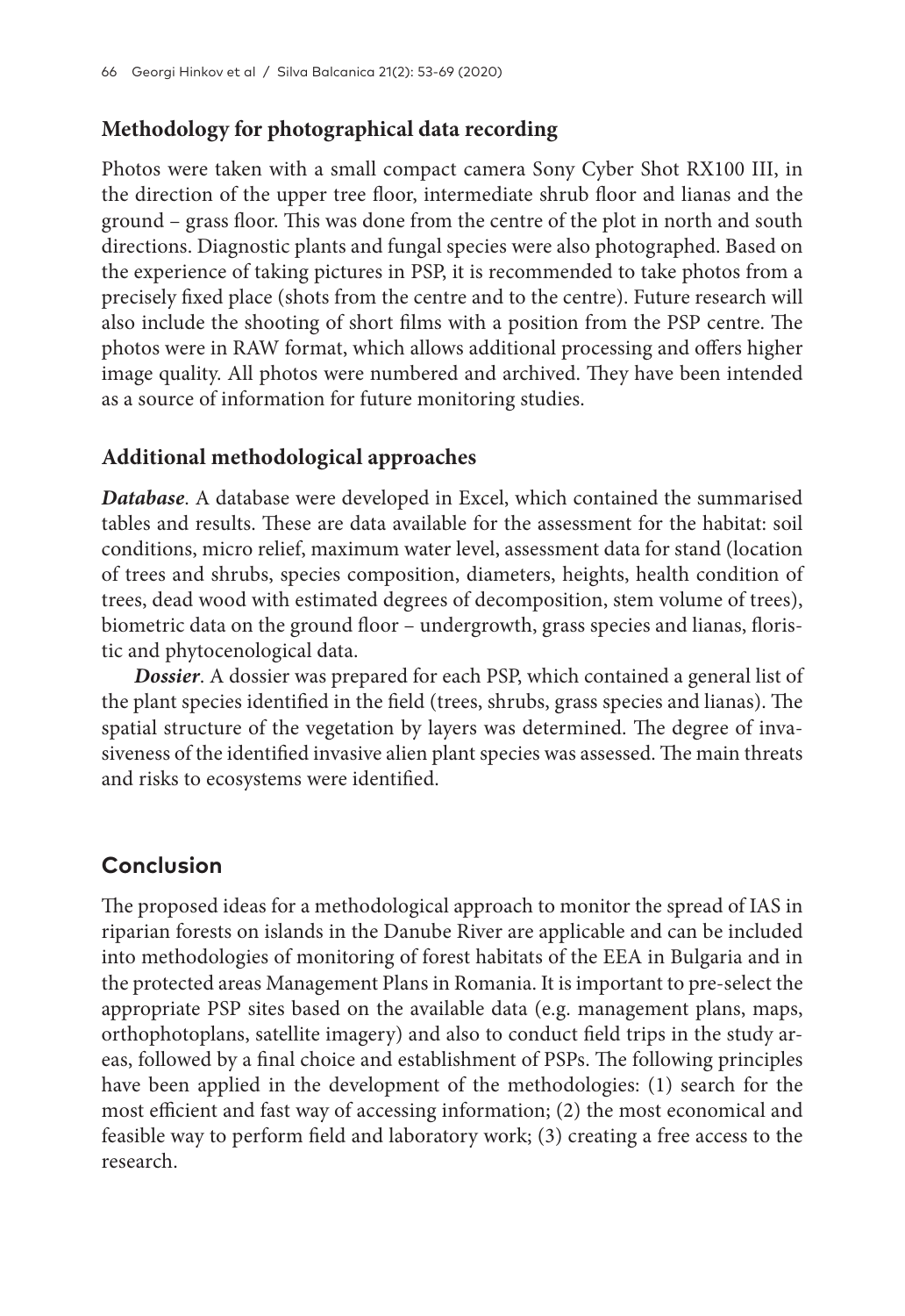The information obtained from these studies will be useful for updating existing data on invasive alien plant species and for future studies. Based on the collected field archive, guidelines and necessary measures for the management of invasive alien species will be provided.

#### **Acknowledgements**

This publication was prepared through the support of a bilateral cooperation project between the Bulgarian Academy of Sciences and the Romanian Academy of Sciences on "Invasive alien plant species in protected areas along the Danube islands of Bulgaria and Romania".

# **References**

- Amenjamentul Ocolului Silvic Calarasi. 2013. Institutul de Cercetari si Amenajari Silvice Bucuresti.
- Apostolova-Stoyanova, N, Stoyanov S. 2009. Systematical and phytogeographical analysis of the flora on Mt Golo Bardo. – Phytologia Balcanica, 15(3), 401–430.
- Asenov, A. 2015. Systematic and phytogeographic analysis of the vascular flora of Mt Zemenska, West Bulgaria. – Phytologia Balcanica, 21(2), 161–187.
- Braun-Blanquet, J. 1964. Pflanzensoziologie, Grundzüge der Vegetationskunde. 3rd Edition, Springer-Verlag, Berlin, 631 pp.
- Chytry, M., Z. Otypkova. 2003. Plot sizes used for phytosociological sampling of European vegetation. – Journal of Vegetation Science, 14(4), 563–570.
- Dimitrov, D., M. Kurteva, D. Zahariev. 2012. Flora and vegetation of the Dervisha Managed Reserve. – In: Doniţă, N., A. Popescu, M. Paucă-Comănescu, S. Mihăilescu, I-A. Biriş. 2005. Habitatele din România. Editura Tehnică Silvică. Bucureşti. 496 pp.
- Doniţă, N., A. Popescu, M. Paucă-Comănescu, S. Mihăilescu, I-A. Biriş. 2006. Habitatele din România. Modificări conform amendamentelor propuse de România şi Bulgaria la Directiva Habitate (92/43/EEC). Editura Tehnică Silvică. Bucureşti, 96 pp.
- Doniţă, N., I-A. Biriş, M. Filat, C. Roşu, M. Petrilă. 2008. Ghid de bune practici pentru managementul pădurilor din Lunca Dunării, Editura Silvică. Seria a II-a Lucrări de Cercetare, 158 pp. – Phytologia Balcanica, 18(1), 49–57.
- Donov, V., K. Yorova, S. Gencheva. 1974. Guide to Soil Research. Sofia, 210 pp.
- EEA (Executive Environmental Agency). 2020. http://eea.government.bg/bg/nsmos/forest
- EEA. 2020. Analyzes and studies of species and natural habitats, subject of reporting under Art. 17 of the Habitats Directive and Art. 12 of the Birds Directive. MOEW "Operational Program Environment". 2014-2020 Priority Axis 3 "Natura 2000 and Biodiversity" BG16M10P002-3.003, http://eea.government.bg/bg/opos\_2014-2020/opos\_os3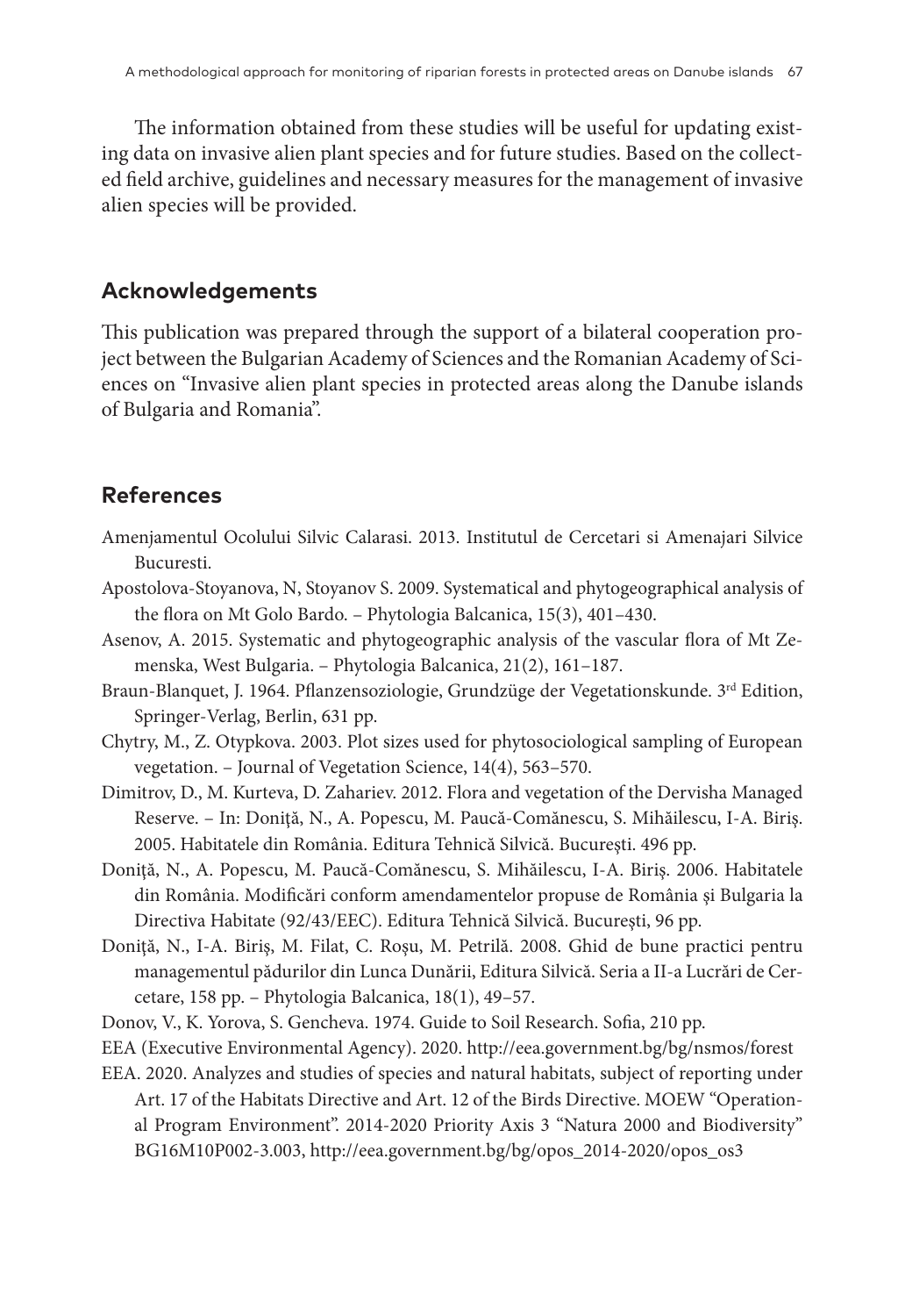Glogov, P., A. Delkov. 2016. Results of a study of the higher flora of Lozenska mountain. – Forest Science, 1–2, 5–46.

Google Earth Pro. 2019. Data SIO, NOAA, U.S. Navy, NGA, GEBCO.

- Gyosheva, B., V. Valchev, R. Tzonev. 2015. Study of aquatic vegetation in oxbow lakes from Yantra and Vit Rivers. International scientific conference "Plant diversity towards society" Terra Madre. 23–25 October 2015, Sofia, Bulgaria. Poster presentation.
- Hinkov, G., T. Zlatanov, N. Stoyanov. 2005. Regeneration processes in riverside forests on Magaretsa island – Nature park "Persina". – Forestry ideas, 2 (31), 59–72. (In Bulgarian).
- Hinkov, G., T. Zlatanov, N. Stoyanov. 2006a. Regeneration potential of stands dominated by *Quercus robur* L. in Vardim islands. Analele ICAS, vol. 49, Seria I, Editura Tehnică Silvică, Bucuresti, 55–65.
- Hinkov, G., T. Zlatanov, G. Popov. 2006b. Potential for sustainable and close-to-nature management of forest ecosystems in Ibisha reserve. In: Proceedings of International scientific conference "Management of forest ecosystems in national parks and other protected areas", Jahorina-Tjentište, Bosnia i Herzegovina, July 05–08, 2006, 249–255.
- Hinkov, G., T. Zlatanov, I. Velichkov, R. Efremov, M. Zlatanova. 2008. Regeneration potential of forest ecosystems on Danube islands. Report. Forest Research Institute at BAS.
- Hinkov, G., T. Zlatanov, I. Velichkov, R. Efremov, M. Zlatanova. 2011. Invasion of alien woody and shrub species in the Danube islands and opportunities for their restriction. Report. Forest Research Institute at BAS.
- Invasive alien plant species in protected areas on the Danube islands in Bulgaria and Romania. 2019–2021. Bilateral cooperation between Bulgarian Academy of Sciences and the Romanian Academy of Sciences. Project coordinator from BAS – G. Hinkov. Project coordinator from RAS – A. Liviu. Participants: V. Kachova, P. Glogov, M. Georgieva, G. Ienasoiu, S.-R. Cazacu, C.-I. Anghelus.
- Кent, M., P. Coker. 1992. Vegetation Description and Analysis: A Practical Approach. John Wiley and Sons, New York, 167–169.
- MOEW. 2020. https://www.moew.government.bg/bg/priroda/natura-2000/natura-2000-vbulgariya/obsta-informaciya-za-ekologichnata-mreja-natura-2000/
- MOEW. 2013. Mapping and determination of the conservation status of natural habitats and species – phase I. Lot №6. 2011-2013. D-30-38/21.03.2011. Project funded under OP "Environment" of the MoEW. Contractor Natura Bulgaria Consortium.
- Mueller-Dombois, D., H. Ellenberg. 1974. Aims and Methods of Vegetation Ecology. John Wiley and Sons, New York, 547 pp.
- Munteanu, C., G. Iuliana, P. Rodica. 2009. Flora şi fauna ostroavelor de pe Dunăre. Green Steps.
- Nedyalkov, S., R. Rashkov, K. Tashkov. 1983. Handbook of dendrobiometry. Zemizdat, Sofia, 614 pp.
- NIRDF. 2019. National Forest Inventory. Forest Resources Assessment in Romania. National Institute for Research and Development in Forestry "Marin Dracea", https://roifn.ro/ site/about-nfi/
- Pachedjieva, K. 2011. Distribution of *Calthion palustris* Tüxen 1937 in Eninska River Basin, Central Stara Planina mountain. – Biologica Nyssana, 2(1), 19–28.